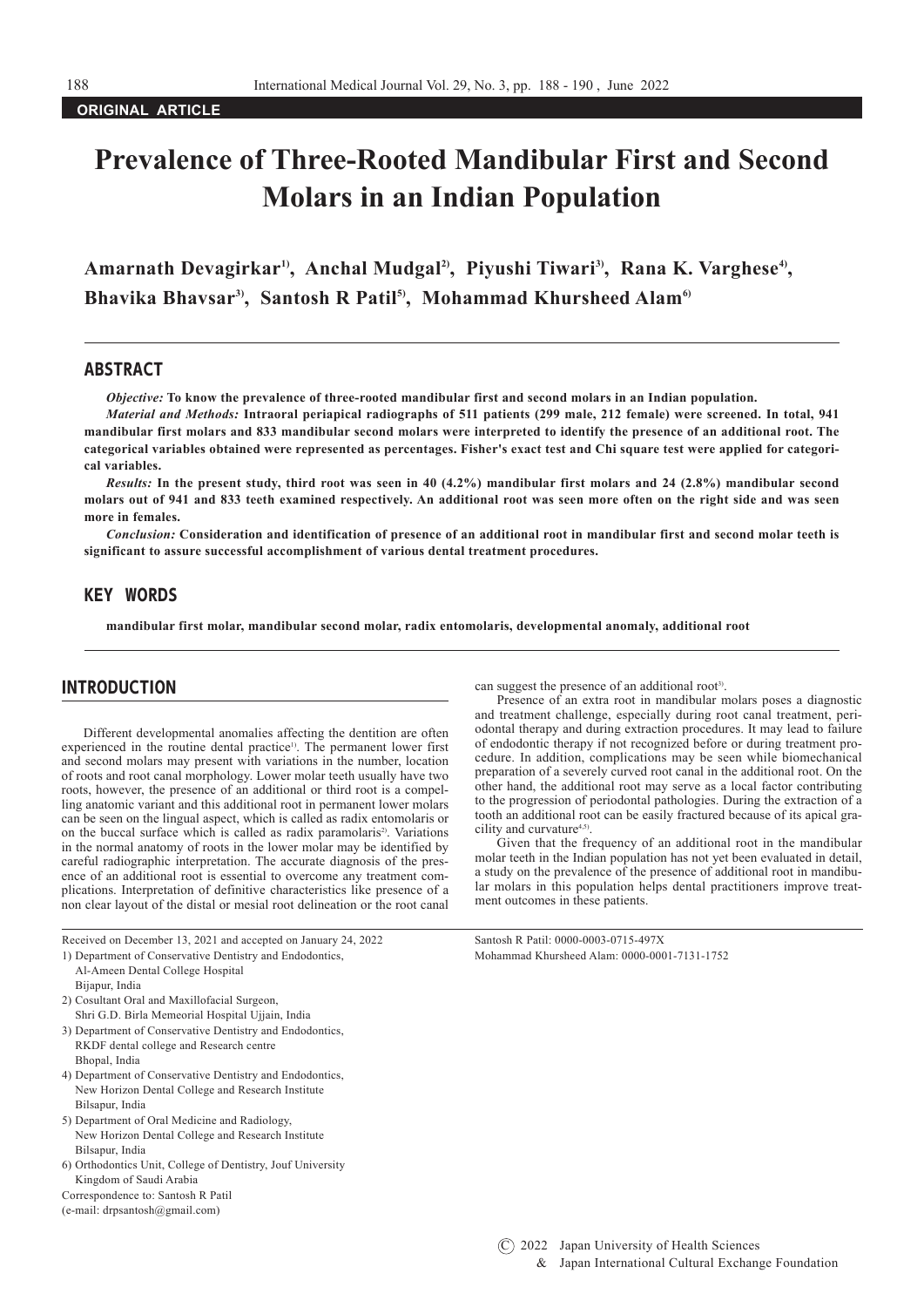**Table 1: Prevalence of three-rooted mandibular first molars in accordance to gender**

| Gender  | $\mathbf n$ | Right       |      | Left  |      | Bilateral   |      | Total    |      |
|---------|-------------|-------------|------|-------|------|-------------|------|----------|------|
|         |             | $\mathbf n$ | $\%$ | n     | $\%$ | $\mathbf n$ | $\%$ | n        | $\%$ |
| Female  | 416         | 16          | 3.8  |       | 0.4  |             | 1.2  | 23       | 5.5  |
| Male    | 525         | 10          | 1.9  |       | 0.3  |             | 0.9  |          | 3.2  |
| P value | 0.366       |             |      | 0.544 |      | 0.572       |      | $0.036*$ |      |

\* Significant p < 0.05.

**Table 2: Prevalence of three-rooted mandibular second molars in accordance to gender**

| Gender  | n   | Right |               | Left  |               | Bilateral |               | Total |      |
|---------|-----|-------|---------------|-------|---------------|-----------|---------------|-------|------|
|         |     | n     | $\frac{0}{0}$ | n     | $\frac{0}{0}$ | n         | $\frac{0}{0}$ | n     | $\%$ |
| Female  | 392 |       |               |       | 0.2           |           | 0.2           | 10    | 2.5  |
| Male    | 441 | 10    | 2.2           |       | 0.6           |           | 0.2           | 14    | 3.1  |
| P value |     | 0.674 |               | 0.243 |               | 0.394     |               | 0.512 |      |

#### **Table 3: Prevalence of three-rooted mandibular first and second molars in accordance to side**

| Teeth examined    | $\mathsf{n}$ | Right |               | Left           |               | P value  |  |
|-------------------|--------------|-------|---------------|----------------|---------------|----------|--|
|                   |              | n     | $\frac{0}{0}$ | n              | $\frac{0}{0}$ |          |  |
| All first molars  | 941          | 26    | 2.7           | $\overline{4}$ | 04            | $0.012*$ |  |
| All second molars | 833          | 18    | 2.1           | $\overline{4}$ | 04            | $0.014*$ |  |

Significant  $p < 0.05$ 

# MATERIALS AND METHODS

The present study design was reviewed and ethical clearance obtained from the institutional review board. The intraoral periapical radiographs of bilateral permanent mandibular first and second molars obtained for specific diagnostic or treatment requirements were interpreted in the present study.

The radiographs were obtained using the standardized paralleling cone technique with the aid of a position indicator device to reduce error and to obtain images of desired quality. Two calibrated investigators examined the radiographs. Inter-examiner calibration was performed before the interpretation to ensure reliability of the data by choosing 50 radiographs and asking each examiner to read their data individually and compare the results.

The inclusion criterion was availability of periapical radiographs confirming the presence of at least one permanent mandibuar first or second molar; and complete apex formation. The patients whose radiographs were not clear or did not reveal the complete tooth were not interpreted. The criteria for the presence of an extra root were based on the crossing of radiolucent lines that defined the pulp space and the periodontal ligaments in the permanent mandibular first and molar teeth.

# STATISTICAL ANALYSIS

Data analysis was carried out using SPSS version 21.0 (IBM Corp., New York, NY, USA). The categorical variables obtained were represented as percentages. Fisher's exact test and Chi square test were applied for categorical variables. A p value of < 0.05 was considered as statistically significant.

#### RESULTS

In the present study, radiographs of 511 patients (299 male, 212 female) were screened. In total, 941 mandibular first molars and 833 mandibular second molars were interpreted.

In the present study, third root was seen in 40 (4.2%) mandibular first molars and 24 (2.8%) mandibular second molars out of 941 and 833 teeth examined respectively.

A total of 23 (5.5%) mandibular first molars with three roots were seen in females where as 17 (3.2%) three rooted mandibular first molars were seen among males and the difference between two gender was statistically significant ( $p = 0.036$ ) (Table 1).

Similarly, a total of 10 (2.5%) mandibular second molars with three roots were seen in females where as 14 (3.1%) three rooted mandibular second molars were seen among males and the difference between two gender was statistically non significant ( $p = 0.512$ ) (Table 2).

Upon sidewise comparison, 26 (2.7%) of three rooted mandibular first molars were seen on right side whereas 4 (0.4%) of three rooted mandibular first molars were seen on left side and the difference between right and left side was statistically significant ( $p = 0.012$ ). Eighteen (2.1%) of three rooted mandibular second molars were seen on right side whereas 4 (0.4%) of three rooted mandibular second molars were seen on left side and the difference between right and left side was statistically significant ( $p = 0.014$ ) (Table 3).

# **DISCUSSION**

Presence of an additional root in the lower molar may be identified by interpreting radiographs carefully along with precise evaluation of the cervical morphology of roots by periodontal probing, presence of an additional cusp or more prominent distolingual lobe along with a cervical prominence<sup>6)</sup>.

The extra root in the lower first molar is known to be located in the same bucco-lingual plane as of the other two roots, and due to overlapping the additional root cannot be recognized in routine intraoral periapical radiographs. Usually, a second radiograph is required with different horizontal angulation (tube shift technique) to locate the additional root $^{6)}$ 

Apart from conventional intraoral radiographs, advanced imaging modalities like cone beam computed tomography (CBCT) and spiral computed tomography (SCT) have been used to identify the presence of and additional root among molars<sup>7-10</sup>.

In the present study, third root was seen in 4.2% of mandibular first molars, which was almost in accordance with the Garg et al., who reported that prevalence of lower first molars with three roots to be 4.55% in their study11). In contrast to this Gupta *et al*., found a higher prevalence  $(8.3\%)$  of three rooted molars in a North Indian population<sup>12)</sup>.

When compared with global population, a higher prevalence (21.4%) of third root in lower first molars in Malaysian subpopulation was reported by Pan *et al*. 13) and 27.06%was reported in a study by Yang *et al*., in the Chinese population. A lower prevalence of 0.7% was reported in a study by Schafer *et al.*, in the German population<sup>14)</sup> and 2.58% in Brazilian population by Rodrigues *et al*. 15)

In this study, an additional root in the mandibular first and second molars was located more often on the right side, this observation was in line with that of Jayasinghe and Li, who noticed that an additional root was observed more commonly on the right side of the mandibular first molars.16) Where as Loh HS found the prevalence rate of extra root in mandibular first molars was more on the left side<sup>17)</sup>.

In the present study the presence of the additional root was